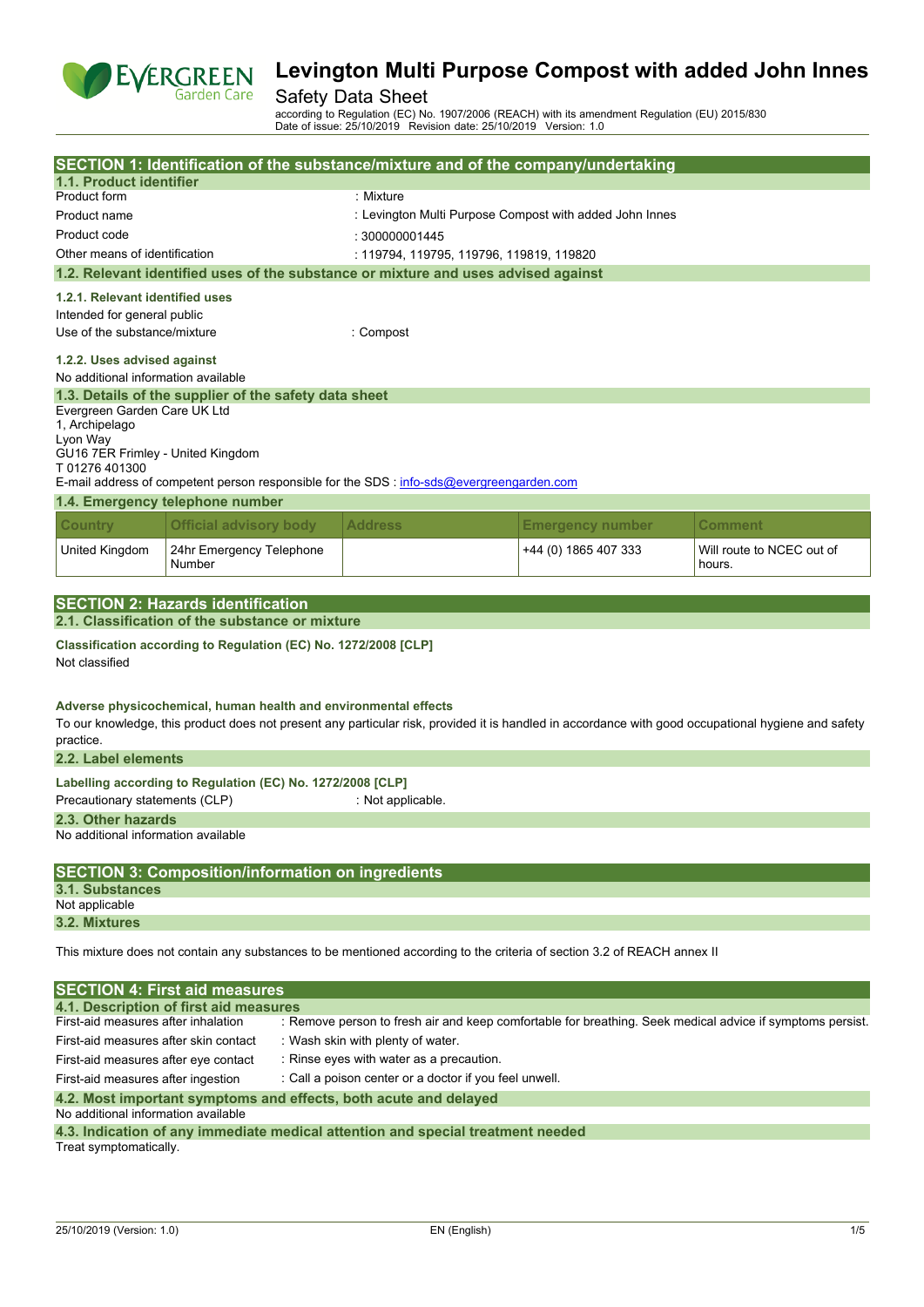## Safety Data Sheet

according to Regulation (EC) No. 1907/2006 (REACH) with its amendment Regulation (EU) 2015/830

| according to regulation (LO) No. 1907/2000 (NLAOH) with its amendment regulation (LO) 2019/000 |                                                                                                                                                                |
|------------------------------------------------------------------------------------------------|----------------------------------------------------------------------------------------------------------------------------------------------------------------|
| <b>SECTION 5: Firefighting measures</b>                                                        |                                                                                                                                                                |
| 5.1. Extinguishing media<br>Suitable extinguishing media                                       | : Water spray. Dry powder. Foam.                                                                                                                               |
| 5.2. Special hazards arising from the substance or mixture                                     |                                                                                                                                                                |
| Hazardous decomposition products in case of fire                                               | : Toxic fumes may be released.                                                                                                                                 |
| 5.3. Advice for firefighters                                                                   |                                                                                                                                                                |
| Protection during firefighting                                                                 | : Do not attempt to take action without suitable protective equipment. Self-contained<br>breathing apparatus. Complete protective clothing.                    |
| <b>SECTION 6: Accidental release measures</b>                                                  |                                                                                                                                                                |
| 6.1. Personal precautions, protective equipment and emergency procedures                       |                                                                                                                                                                |
| 6.1.1. For non-emergency personnel                                                             |                                                                                                                                                                |
| <b>Emergency procedures</b>                                                                    | : Ventilate spillage area.                                                                                                                                     |
| 6.1.2. For emergency responders                                                                |                                                                                                                                                                |
| Protective equipment                                                                           | : Do not attempt to take action without suitable protective equipment. For further information<br>refer to section 8: "Exposure controls/personal protection". |
| <b>6.2. Environmental precautions</b>                                                          |                                                                                                                                                                |
| Avoid release to the environment.<br>6.3. Methods and material for containment and cleaning up |                                                                                                                                                                |
| Methods for cleaning up                                                                        | : Sweep up or mechanically recover the product. Avoid dust formation.                                                                                          |
| Other information                                                                              | : Store labeled containers for disposal. Dispose of materials or solid residues at an authorized site.                                                         |
| 6.4. Reference to other sections<br>For further information refer to section 13.               |                                                                                                                                                                |
| <b>SECTION 7: Handling and storage</b>                                                         |                                                                                                                                                                |
| 7.1. Precautions for safe handling                                                             |                                                                                                                                                                |
| Precautions for safe handling                                                                  | : Ensure good ventilation of the work station. Wear personal protective equipment.                                                                             |
| Hygiene measures                                                                               | : Do not eat, drink or smoke when using this product. Always wash hands after handling the<br>product.                                                         |
| 7.2. Conditions for safe storage, including any incompatibilities<br>Storage conditions        | : Store in a dry, well-ventilated place. Keep cool.                                                                                                            |
| 7.3. Specific end use(s)                                                                       |                                                                                                                                                                |
| No additional information available                                                            |                                                                                                                                                                |
| <b>SECTION 8: Exposure controls/personal protection</b>                                        |                                                                                                                                                                |
| 8.1. Control parameters                                                                        |                                                                                                                                                                |
| No additional information available                                                            |                                                                                                                                                                |
| 8.2. Exposure controls                                                                         |                                                                                                                                                                |
| Appropriate engineering controls:<br>Ensure good ventilation of the work station.              |                                                                                                                                                                |
|                                                                                                |                                                                                                                                                                |
| Hand protection:<br>Protective gloves                                                          |                                                                                                                                                                |
|                                                                                                |                                                                                                                                                                |
| Eye protection:<br>Safety glasses                                                              |                                                                                                                                                                |
| Skin and body protection:                                                                      |                                                                                                                                                                |
| Wear suitable protective clothing                                                              |                                                                                                                                                                |
| <b>Respiratory protection:</b>                                                                 |                                                                                                                                                                |
| In case of insufficient ventilation, wear suitable respiratory equipment                       |                                                                                                                                                                |
| <b>Environmental exposure controls:</b><br>Avoid release to the environment.                   |                                                                                                                                                                |
|                                                                                                |                                                                                                                                                                |

| <b>SECTION 9: Physical and chemical properties</b>         |                  |
|------------------------------------------------------------|------------------|
| 9.1. Information on basic physical and chemical properties |                  |
| Physical state                                             | : Fibrous solid. |
| Colour                                                     | Brown            |
| Odour                                                      | :Earthv          |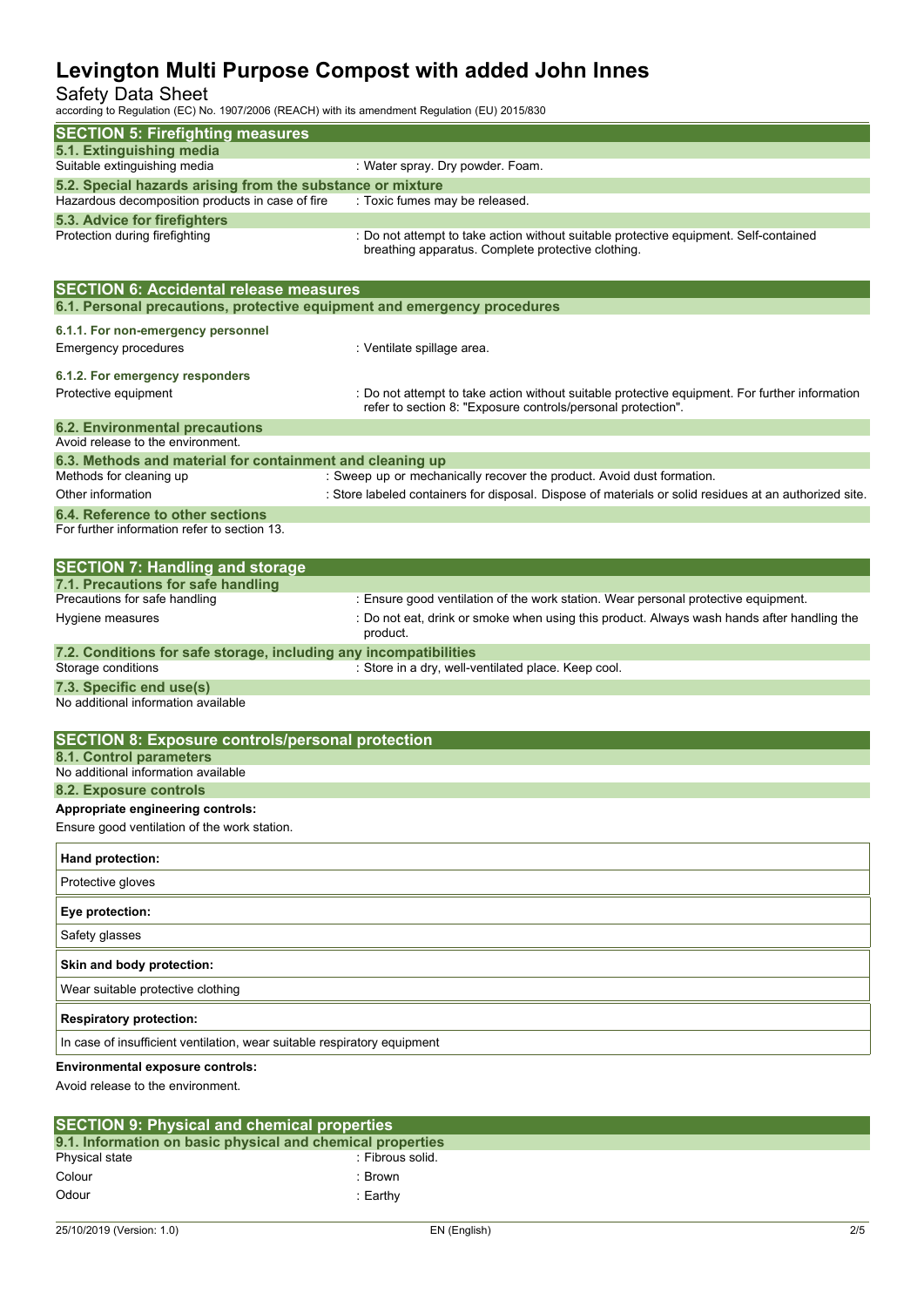Safety Data Sheet

according to Regulation (EC) No. 1907/2006 (REACH) with its amendment Regulation (EU) 2015/830

| Odour threshold                            | : Not applicable    |
|--------------------------------------------|---------------------|
| рH                                         | : 5.8               |
| Relative evaporation rate (butylacetate=1) | : Not applicable    |
| Melting point                              | : Not applicable    |
| Freezing point                             | : Not applicable    |
| Boiling point                              | : Not applicable    |
| Flash point                                | : No data available |
| Auto-ignition temperature                  | : No data available |
| Decomposition temperature                  | : No data available |
| Flammability (solid, gas)                  | : No data available |
| Vapour pressure                            | : Not applicable    |
| Relative vapour density at 20 °C           | : Not applicable    |
| Relative density                           | : 375kg/m3          |
| Solubility                                 | : Not applicable    |
| Log Pow                                    | : No data available |
| Viscosity, kinematic                       | : Not applicable    |
| Viscosity, dynamic                         | : Not applicable    |
| Explosive properties                       | : No data available |
| Oxidising properties                       | : No data available |
| <b>Explosion limits</b>                    | : Not applicable    |
| 9.2. Other information                     |                     |

No additional information available

| <b>SECTION 10: Stability and reactivity</b> |  |  |
|---------------------------------------------|--|--|
|---------------------------------------------|--|--|

|  |  |  | <b>10.1. Reactivity</b> |  |  |
|--|--|--|-------------------------|--|--|
|--|--|--|-------------------------|--|--|

Under normal conditions of storage and use, hazardous decomposition products should not be produced.

| <b>SECTION 11: Toxicological information</b>                        |                  |  |
|---------------------------------------------------------------------|------------------|--|
| 11.1. Information on toxicological effects<br>Acute toxicity (oral) | : Not classified |  |
| Acute toxicity (dermal)                                             | : Not classified |  |
| Acute toxicity (inhalation)                                         | : Not classified |  |
| Skin corrosion/irritation                                           | : Not classified |  |
| Serious eye damage/irritation                                       | : Not classified |  |
| Respiratory or skin sensitisation                                   | : Not classified |  |
| Germ cell mutagenicity                                              | : Not classified |  |
| Carcinogenicity                                                     | : Not classified |  |
| Reproductive toxicity                                               | : Not classified |  |
| STOT-single exposure                                                | : Not classified |  |
| STOT-repeated exposure                                              | : Not classified |  |
| Aspiration hazard                                                   | : Not classified |  |

| $\overline{C}$ . To $\overline{C}$ . Ecological implification |                                                                                                                            |
|---------------------------------------------------------------|----------------------------------------------------------------------------------------------------------------------------|
| <b>12.1. Toxicity</b>                                         |                                                                                                                            |
| Ecology - general                                             | : The product is not considered harmful to aquatic organisms nor to cause long-term<br>adverse effects in the environment. |
| Acute aguatic toxicity                                        | : Not classified                                                                                                           |
| Chronic aquatic toxicity                                      | : Not classified                                                                                                           |
|                                                               |                                                                                                                            |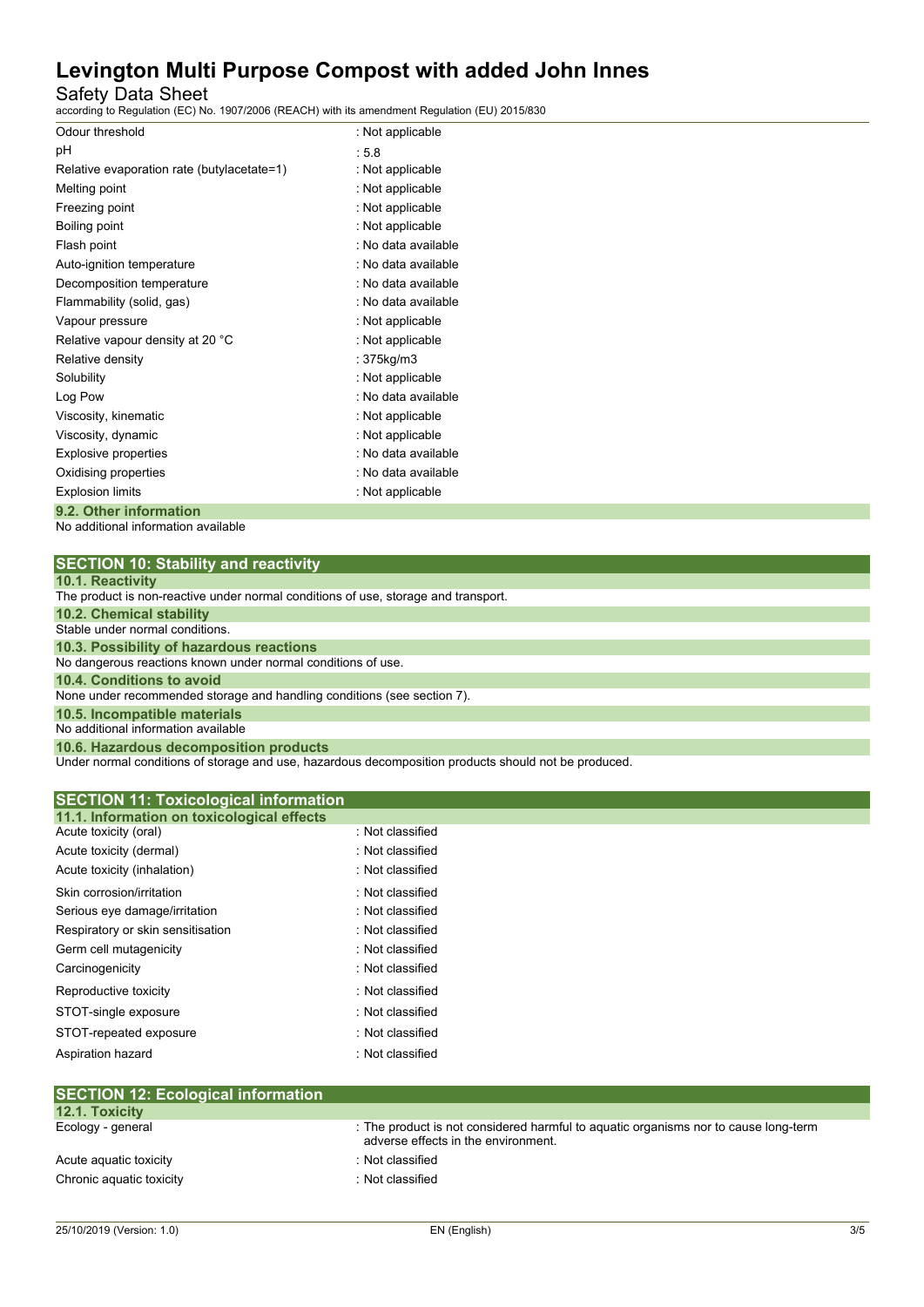## Safety Data Sheet

according to Regulation (EC) No. 1907/2006 (REACH) with its amendment Regulation (EU) 2015/830

| 12.2. Persistence and degradability<br>No additional information available      |
|---------------------------------------------------------------------------------|
| 12.3. Bioaccumulative potential<br>No additional information available          |
| 12.4. Mobility in soil<br>No additional information available                   |
| 12.5. Results of PBT and vPvB assessment<br>No additional information available |
| 12.6. Other adverse effects<br>No additional information available              |

#### **SECTION 13: Disposal considerations**

**13.1. Waste treatment methods**

: Do not contaminate water with the product or its container.

Dispose of contents/container in accordance with licensed collector's sorting instructions. Packaging may be recycled, if local facilities permit.

| <b>SECTION 14: Transport information</b>         |                |                |                |                |  |  |
|--------------------------------------------------|----------------|----------------|----------------|----------------|--|--|
| In accordance with ADR / RID / IMDG / IATA / ADN |                |                |                |                |  |  |
| <b>ADR</b>                                       | <b>IMDG</b>    | <b>IATA</b>    | <b>ADN</b>     | <b>RID</b>     |  |  |
| 14.1. UN number                                  |                |                |                |                |  |  |
| Not applicable                                   | Not applicable | Not applicable | Not applicable | Not applicable |  |  |
| 14.2. UN proper shipping name                    |                |                |                |                |  |  |
| Not applicable                                   | Not applicable | Not applicable | Not applicable | Not applicable |  |  |
| 14.3. Transport hazard class(es)                 |                |                |                |                |  |  |
| Not applicable                                   | Not applicable | Not applicable | Not applicable | Not applicable |  |  |
| 14.4. Packing group                              |                |                |                |                |  |  |
| Not applicable                                   | Not applicable | Not applicable | Not applicable | Not applicable |  |  |
| <b>14.5. Environmental hazards</b>               |                |                |                |                |  |  |
| Not applicable                                   | Not applicable | Not applicable | Not applicable | Not applicable |  |  |

No supplementary information available

#### **14.6. Special precautions for user**

**Overland transport:** Not applicable **Transport by sea:** Not applicable **Air transport:** Not applicable **Inland waterway transport:** Not applicable **Rail.transport:** Not applicable

**14.7. Transport in bulk according to Annex II of Marpol and the IBC Code** Not applicable

#### **SECTION 15: Regulatory information**

**15.1. Safety, health and environmental regulations/legislation specific for the substance or mixture**

#### **15.1.1. EU-Regulations**

Contains no REACH substances with Annex XVII restrictions

Contains no substance on the REACH candidate list

Contains no REACH Annex XIV substances

Contains no substance subject to REGULATION (EU) No 649/2012 OF THE EUROPEAN PARLIAMENT AND OF THE COUNCIL of 4 July 2012 concerning the export and import of hazardous chemicals.

Substance(s) are not subject to Regulation (EC) No 850/2004 of the European Parliament and of the Council of 29 April 2004 on persistent organic pollutants and amending Directive 79/117/EEC.